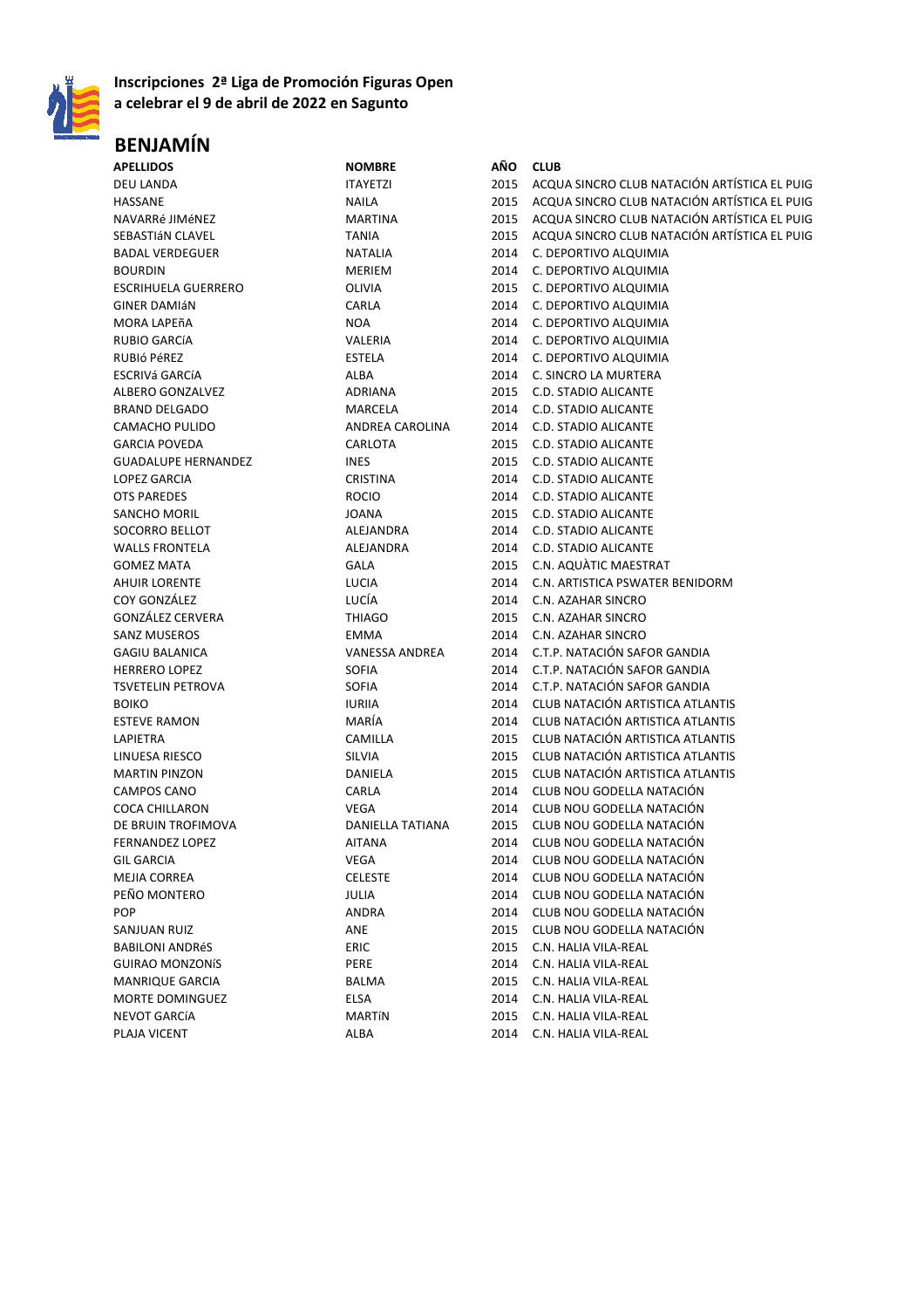## **PREALEVÍN**

## **ALEVÍN**

| <b>APELLIDOS</b>          | <b>NOMBRE</b>   | AÑO  | <b>CLUB</b>                                  |
|---------------------------|-----------------|------|----------------------------------------------|
| PORTER CEBRIAN            | <b>AITANA</b>   | 2010 | ACQUA SINCRO CLUB NATACIÓN ARTÍSTICA EL PUIG |
| SORIANO VALERO            | PAULA           | 2011 | ACQUA SINCRO CLUB NATACIÓN ARTÍSTICA EL PUIG |
| CABRERA OVALLE            | VALERIA         | 2010 | C. DEPORTIVO ALQUIMIA                        |
| <b>MARTÍNEZ CERVERO</b>   | <b>IOSUNE</b>   | 2011 | C. DEPORTIVO ALQUIMIA                        |
| <b>GALIANO ESCRIVA</b>    | <b>JOANA</b>    | 2010 | C. SINCRO LA MURTERA                         |
| <b>GARCÍA BIENDICHO</b>   | <b>AITANA</b>   | 2011 | C. SINCRO LA MURTERA                         |
| <b>GOMEZ GARCÍA</b>       | <b>SARA</b>     | 2011 | C. SINCRO LA MURTERA                         |
| PELLICER CREMADES         | <b>MARIA</b>    | 2010 | C. SINCRO LA MURTERA                         |
| <b>BELKHADIR GONZALEZ</b> | MIA.            | 2011 | C.D. STADIO ALICANTE                         |
| <b>FOMINA</b>             | <b>NATALIA</b>  | 2010 | C.D. STADIO ALICANTE                         |
| <b>OSORIO SANCHEZ</b>     | VALERIA         | 2010 | C.D. STADIO ALICANTE                         |
| <b>CORTES ROCA</b>        | <b>GABRIELA</b> | 2010 | C.N. AQUÀTIC MAESTRAT                        |

| CHAVARRIAS GARCÍA        | <b>NAIA</b>             |      | 2012 ACQUA SINCRO CLUB NATACIÓN ARTÍSTICA EL PUIG |
|--------------------------|-------------------------|------|---------------------------------------------------|
| MAIOR RODRIGUES-LEITE    | LORENA                  |      | 2012 ACQUA SINCRO CLUB NATACIÓN ARTÍSTICA EL PUIG |
| SEBASTIáN CLAVEL         | <b>BLANCA</b>           | 2012 | ACQUA SINCRO CLUB NATACIÓN ARTÍSTICA EL PUIG      |
| <b>MASCARELL ESTRUCH</b> | ALEXANDRA               | 2013 | C. SINCRO LA MURTERA                              |
| MUñOZ ESTRUCH            | EMMA                    | 2013 | C. SINCRO LA MURTERA                              |
| PEIRO CATALA             | <b>EVA</b>              |      | 2012 C. SINCRO LA MURTERA                         |
| PEIRO CATALA             | MIREIA                  |      | 2012 C. SINCRO LA MURTERA                         |
| PIERO SANCHIS            | PAULA                   |      | 2012 C. SINCRO LA MURTERA                         |
| SALINAS ESTRUCH          | <b>NEREA</b>            | 2013 | C. SINCRO LA MURTERA                              |
| VICENT POUS              | AITANA                  | 2013 | C. SINCRO LA MURTERA                              |
| CAZORLA LUKMANOVA        | <b>SOFIA CELESTE</b>    | 2012 | C.D. STADIO ALICANTE                              |
| FOMINA                   | <b>KRISTINA</b>         |      | 2012 C.D. STADIO ALICANTE                         |
| JUAN GAUBERT             | <b>MARTINA</b>          | 2013 | C.D. STADIO ALICANTE                              |
| LLORENTE BAEZA           | LEIRE                   |      | 2013 C.D. STADIO ALICANTE                         |
| SORIANO GARCIA           | GOYA                    |      | 2013 C.D. STADIO ALICANTE                         |
| AHICART LLUCH            | <b>AITANA</b>           |      | 2012 C.N. AQUATIC MAESTRAT                        |
| LLUCH MARTÍNEZ           | <b>IVET</b>             | 2012 | C.N. AQUATIC MAESTRAT                             |
| NAVARRO ESTELLER         | LAIA                    | 2012 | C.N. AQUATIC MAESTRAT                             |
| DOMINGUEZ FORERO         | AITANA HELENA           | 2013 | C.N. ARTISTICA PSWATER BENIDORM                   |
| DOMÍNGUEZ GUERRERO       | <b>PATRICIA</b>         | 2013 | C.N. ARTISTICA PSWATER BENIDORM                   |
| RODRíGUEZ                | SOFÍA                   | 2013 | C.N. ARTISTICA PSWATER BENIDORM                   |
| ROMERO NIETO             | ANGELA                  |      | 2012 C.N. ARTISTICA PSWATER BENIDORM              |
| HACIOGLU                 | MELEK                   | 2013 | C.N. AZAHAR SINCRO                                |
| HERNÁNDEZ SUÁREZ         | AHINARA                 | 2012 | C.N. AZAHAR SINCRO                                |
| <b>LOPEZ MARTIN</b>      | ELSA                    | 2012 | C.N. AZAHAR SINCRO                                |
| MARTÍNEZ MALLOL          | NOA                     | 2012 | C.N. AZAHAR SINCRO                                |
| MOLINA SALVAT            | <b>OLAIA</b>            | 2013 | C.N. AZAHAR SINCRO                                |
| MOLLAR SOTO              | <b>CLARA</b>            |      | 2012 C.N. AZAHAR SINCRO                           |
| PAREDES MEDINA           | LUCÍA                   |      | 2013 C.N. AZAHAR SINCRO                           |
| PURTAN                   | <b>KEISSY ALEXANDRA</b> | 2013 | C.N. AZAHAR SINCRO                                |
| TORRENT FERRUS           | LAIA                    | 2012 | C.N. AZAHAR SINCRO                                |
| VERA MUÑOZ               | <b>INES</b>             | 2012 | C.N. AZAHAR SINCRO                                |
| ROMALDE SASTRE           | IRIA                    | 2012 | C.T.P. NATACIÓN SAFOR GANDIA                      |
| SANCHEZ ROMAN            | PAULA                   | 2012 | C.T.P. NATACIÓN SAFOR GANDIA                      |
| CEBRIAN LAZARO           | VEGA                    | 2012 | CLUB NATACION ACUATICO MORVEDRE SAGUNTO           |
| HERRERO PALANQUES        | ASIER                   | 2013 | CLUB NATACION ACUATICO MORVEDRE SAGUNTO           |
| CASAL BARTUAL            | <b>AITANA</b>           | 2013 | CLUB NATACIÓN ARTISTICA ATLANTIS                  |
| GARCIA MARTINEZ          | CARMEN                  | 2012 | CLUB NATACIÓN ARTISTICA ATLANTIS                  |
| ISHCHENKO                | <b>NONNA</b>            | 2012 | CLUB NATACIÓN ARTISTICA ATLANTIS                  |
| MUÑOZ DIMAS              | <b>OLIVER</b>           |      | 2012 CLUB NATACIÓN ARTISTICA ATLANTIS             |
| MUÑOZ DIMAS              | ANDREA                  | 2013 | CLUB NATACIÓN ARTISTICA ATLANTIS                  |
| RUS MARTINEZ             | REBECA                  | 2013 | CLUB NATACIÓN ARTISTICA ATLANTIS                  |
| ANGUIS VALENCIA          | <b>ROCIO</b>            | 2012 | CLUB NOU GODELLA NATACIÓN                         |
| CAGIGAS MARTINEZ         | <b>CELIA</b>            | 2012 | CLUB NOU GODELLA NATACIÓN                         |
| <b>CHAVEZ FERRI</b>      | SARA                    | 2012 | CLUB NOU GODELLA NATACIÓN                         |
| CUADRADO VILLANUEVA      | CARLA                   | 2012 | CLUB NOU GODELLA NATACIÓN                         |
| FELIS RIOJA              | <b>MARTINA</b>          | 2012 | CLUB NOU GODELLA NATACIÓN                         |
| IBAÑEZ SIKORSKA          | LIDIA                   | 2012 | CLUB NOU GODELLA NATACIÓN                         |
| CRIALES LOPEZ            | <b>AINHOA</b>           | 2012 | ASSOCIACIÓ ESPORTIVA SINCRO VALFAGÓ               |
|                          |                         |      |                                                   |
|                          |                         |      |                                                   |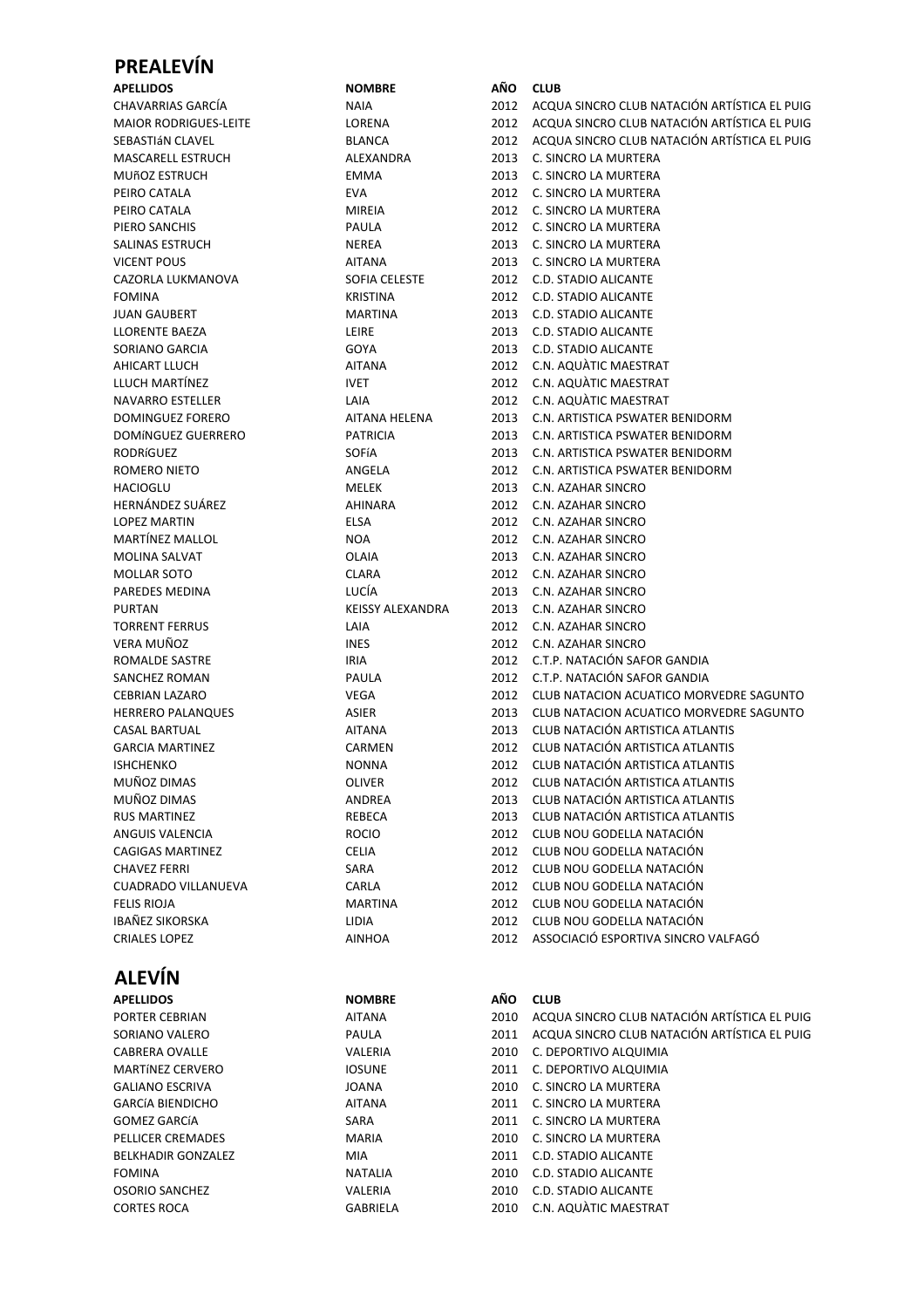| <b>GOMEZ MATA</b>         | MAR                 | 2010 | C.N. AQUATIC MAESTRAT                        |
|---------------------------|---------------------|------|----------------------------------------------|
| HINOJOSA SÁNCHEZ LAFUENTE | PAULA               | 2011 | C.N. AQUATIC MAESTRAT                        |
| MARTÍNEZ BLANCO           | LUCIA               | 2010 | C.N. AQUATIC MAESTRAT                        |
| <b>SANCHEZ SORIANO</b>    | <b>NORAY</b>        | 2011 | C.N. AQUATIC MAESTRAT                        |
| <b>AMILBURUR FERRER</b>   | <b>ENERITZ</b>      | 2011 | C.N. ARTISTICA PSWATER BENIDORM              |
| <b>DEVESA SOLIVERES</b>   | CARME               | 2011 | C.N. ARTISTICA PSWATER BENIDORM              |
| <b>GALIANA GARCÍA</b>     | <b>BEATRIZ</b>      | 2011 | C.N. ARTISTICA PSWATER BENIDORM              |
| <b>LLAVERO SOLER</b>      | <b>NIRA</b>         | 2011 | C.N. ARTISTICA PSWATER BENIDORM              |
| RIPOLL PALOMINO           | ÁGUEDA              | 2010 | C.N. ARTISTICA PSWATER BENIDORM              |
| <b>SANTOS TRIGUEROS</b>   | <b>AITANA</b>       | 2010 | C.N. ARTISTICA PSWATER BENIDORM              |
| VAN KELST ANTOLINEZ       | <b>NOA</b>          | 2011 | C.N. ARTISTICA PSWATER BENIDORM              |
| CABRERA ORDOÑEZ           | <b>ARIADNA</b>      | 2010 | C.N. AZAHAR SINCRO                           |
| CASCALES BOU              | ALMA                | 2011 | C.N. AZAHAR SINCRO                           |
| <b>CORTÉS FABREGAT</b>    | <b>AITANA</b>       | 2011 | C.N. AZAHAR SINCRO                           |
| <b>EUGENIO CAZADOR</b>    | <b>AINARA</b>       | 2011 | C.N. AZAHAR SINCRO                           |
| GAL                       | <b>ALEXIA</b>       | 2010 | C.N. AZAHAR SINCRO                           |
| <b>GARCÍA SALVADOR</b>    | <b>RUTH</b>         | 2010 | C.N. AZAHAR SINCRO                           |
| <b>LASTRA PERIS</b>       | <b>NEUS</b>         | 2011 | C.N. AZAHAR SINCRO                           |
| <b>LEVY ROJAS</b>         | LUCÍA MARINA        | 2011 | C.N. AZAHAR SINCRO                           |
| <b>MATUTANO HRISTOVA</b>  | INÉS                | 2010 | C.N. AZAHAR SINCRO                           |
| <b>OSA FRANCH</b>         | <b>AITANA</b>       | 2010 | C.N. AZAHAR SINCRO                           |
| <b>QUEROL AMAHZOUNE</b>   | INÉS                | 2011 | C.N. AZAHAR SINCRO                           |
| SANCHEZ DURAN             | <b>EDURNE</b>       | 2010 | C.N. AZAHAR SINCRO                           |
| <b>TORRENT FERRUS</b>     | <b>VERA</b>         | 2010 | C.N. AZAHAR SINCRO                           |
| VICENT GARCÍA             | PAULA               | 2010 | C.N. AZAHAR SINCRO                           |
| BORONAT MIÑANA            | <b>NORA</b>         | 2011 | C.T.P. NATACIÓN SAFOR GANDIA                 |
| <b>GARCIA PEREZ</b>       | ANNA                | 2011 | C.T.P. NATACIÓN SAFOR GANDIA                 |
| <b>VALEV VANEVA</b>       | <b>NICOL</b>        | 2011 | C.T.P. NATACIÓN SAFOR GANDIA                 |
| <b>ALBUIXECH PASTOR</b>   | OLIVIA              | 2010 | CLUB NATACION ACUATICO MORVEDRE SAGUNTO      |
| <b>CARCELEN VALLES</b>    | LAURA               | 2010 | CLUB NATACION ACUATICO MORVEDRE SAGUNTO      |
| <b>FERRER FERRER</b>      | AMELIE              | 2010 | CLUB NATACION ACUATICO MORVEDRE SAGUNTO      |
|                           |                     |      | CLUB NATACION ACUATICO MORVEDRE SAGUNTO      |
| SORIANO SOLER             | <b>MAMEN</b>        | 2011 |                                              |
| AMADOR GASCÓ              | <b>SOFIA</b>        | 2011 | CLUB NOU GODELLA NATACIÓN                    |
| <b>BARAT ROMERO</b>       | SOFIA               | 2010 | CLUB NOU GODELLA NATACIÓN                    |
| <b>BENKIRANE NAVARRO</b>  | YASMINE             | 2011 | CLUB NOU GODELLA NATACIÓN                    |
| <b>CHAVEZ FERRI</b>       | <b>SOFIA</b>        | 2010 | CLUB NOU GODELLA NATACIÓN                    |
| DE BRUIN                  | ALEKSANDRA KRISTINA | 2011 | CLUB NOU GODELLA NATACIÓN                    |
| FORTEA UNIÓN              | SALMA               | 2011 | CLUB NOU GODELLA NATACIÓN                    |
| <b>GARCIA CASAS</b>       | <b>ELVIRA</b>       | 2010 | CLUB NOU GODELLA NATACIÓN                    |
| <b>MARABESE LOPEZ</b>     | <b>FLAVIA</b>       | 2011 | CLUB NOU GODELLA NATACIÓN                    |
| <b>MULROY ANDRES</b>      | MAY                 | 2011 | CLUB NOU GODELLA NATACION                    |
| ORTIZ ÁLVAREZ             | CARMEN              | 2011 | CLUB NOU GODELLA NATACIÓN                    |
| PEREZ FERNANDEZ           | CARMEN              | 2011 | CLUB NOU GODELLA NATACIÓN                    |
| ROSILLO ESQUEMBRE         | <b>MARIA</b>        | 2011 | CLUB NOU GODELLA NATACIÓN                    |
| <b>TORRENT GOIG</b>       | CLOE                | 2011 | CLUB NOU GODELLA NATACIÓN                    |
| FERNANDEZ JIMENEZ         | AINHOA              | 2010 | ASSOCIACIÓ ESPORTIVA SINCRO VALFAGÓ          |
| <b>INFANTIL</b>           |                     |      |                                              |
| <b>APELLIDOS</b>          | <b>NOMBRE</b>       | AÑO  | <b>CLUB</b>                                  |
| <b>BARRERA ORIOLA</b>     | <b>ISABEL</b>       | 2008 | ACQUA SINCRO CLUB NATACIÓN ARTÍSTICA EL PUIG |
| CAÑIBANO OLMOS            | <b>AINHOA</b>       | 2008 | C. DEPORTIVO ALQUIMIA                        |

| <b>BARRERA ORIOLA</b>    | ISABEL         | 2008 | ACQUA SINCRO CLUB NATACION ARTISTICA EL PUIG |
|--------------------------|----------------|------|----------------------------------------------|
| CAÑIBANO OLMOS           | <b>AINHOA</b>  | 2008 | C. DEPORTIVO ALQUIMIA                        |
| <b>COLL BONORA</b>       | ANA            | 2008 | C. DEPORTIVO ALQUIMIA                        |
| <b>MECINAS REMÓN</b>     | ANDREA         | 2008 | C. DEPORTIVO ALQUIMIA                        |
| PLAZA DOLZ               | <b>CLARA</b>   | 2008 | C. DEPORTIVO ALQUIMIA                        |
| BELDA VILLAR DEL SAZ     | CARLA          | 2007 | C.D. STADIO ALICANTE                         |
| <b>CODESO BONET</b>      | ADRIANA        | 2007 | C.D. STADIO ALICANTE                         |
| DE LA CRUZ PASCUAL       | CARLA          | 2009 | C.D. STADIO ALICANTE                         |
| <b>DUDAR</b>             | <b>SOFIA</b>   | 2009 | C.D. STADIO ALICANTE                         |
| <b>GONZALEZ SORIANO</b>  | RAQUEL         | 2009 | C.D. STADIO ALICANTE                         |
| LOPEZ-PARRA VERDU        | <b>AINHOA</b>  | 2008 | C.D. STADIO ALICANTE                         |
| <b>MONTALVO GONZALEZ</b> | <b>CLAUDIA</b> | 2007 | C.D. STADIO ALICANTE                         |
| RODRIGO OBADIA           | CHLOÉ          | 2009 | C.D. STADIO ALICANTE                         |
| ROMA PELLUS              | <b>MARTA</b>   | 2008 | C.D. STADIO ALICANTE                         |
| SANCHEZ MUNUERA          | LAURA          | 2009 | C.D. STADIO ALICANTE                         |
| SANFRANCISCO IÑIGUEZ     | RAQUEL         | 2008 | C.D. STADIO ALICANTE                         |
| <b>SLIWINSKA</b>         | <b>MILENA</b>  | 2009 | C.D. STADIO ALICANTE                         |